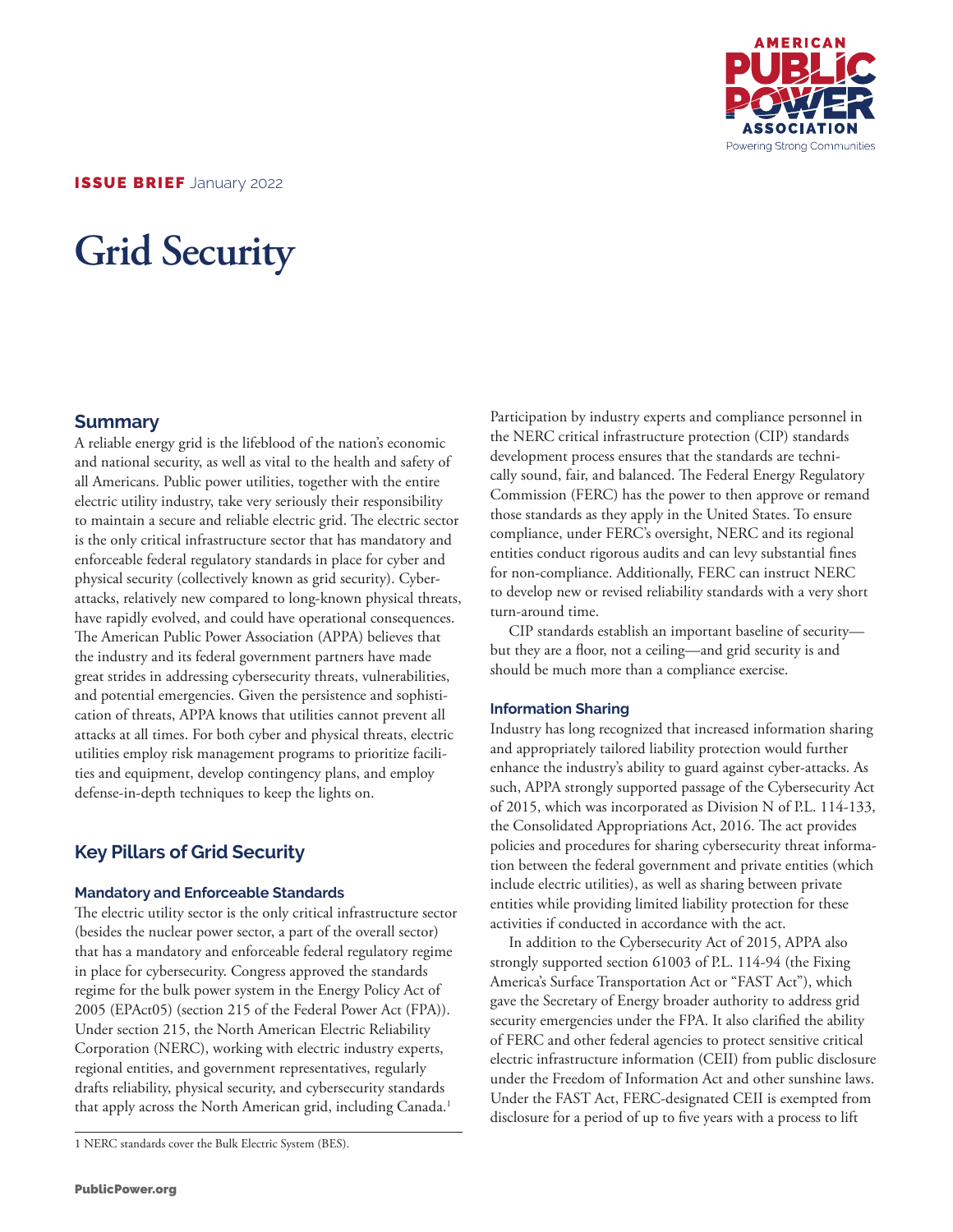the designation or challenge it in court. In addition, it established sanctions for the unauthorized disclosure of shared information. It is critical to operational security that the industry is confident that sensitive information about critical infrastructure that might provoke new threats or endanger the integrity of the electric power grid not be publicized. CEII in the public sphere creates a grave vulnerability to the electric power grid by significantly reducing the surveillance effort required by dedicated domestic and foreign adversaries. APPA has supported legislation and actions by DOE and FERC that would further clarify and enhance the ability of the federal government and other stakeholders to maintain the confidentiality of CEII to minimize the risk that such information could be used by malicious actors to target grid infrastructure.

Most recently, a bipartisan proposal to require critical infrastructure entities to report cyber incidents to the Department of Homeland Security's Cybersecurity and Infrastructure Security Agency passed the House as part of the Fiscal Year (FY) 2022 National Defense Authorization Act (H.R. 4350). The provision, which was ultimately stripped out in the Senate, was the result of negotiations between the leadership of the House and Senate Homeland Security Committees and the Senate Intelligence Committees. Senators Gary Peters (D-MI), Rob Portman (R-OH), Susan Collins (R-ME), Mark Warner (D-VA), and Representatives Yvette Clarke (D-NY) and John Katko (D-NY) authored a number of bills (S. 2875, S. 2407, and H.R. 5440) that were negotiated into the provision that passed the House as part of the FY 2022 NDAA. Though it did not ultimately become law, the bills' authors have vowed to continue to push for their passage in 2022. While additional cyber incident reporting is not necessary for the electric sector, APPA worked constructively with drafters to ensure the new incident reporting framework would be workable and harmonized with existing reporting requirements to the maximum extent possible.

APPA strongly encourages its members to share physical security and cybersecurity related threats that they face to information sharing entities, such as the Electricity Information Sharing and Analysis Center (E-ISAC), as well as the Multi-State Information Sharing and Analysis Center. These information sharing organizations are critical to ensure that the broader public power community and the entire electric power industry have awareness of the tactics, techniques, and procedures used by the adversaries targeting the electric grid.

#### **Public-Private Partnerships**

The electric power industry works closely with the federal government, including NERC, FERC, DOE, and the Department of Homeland Security (DHS), on matters of critical infrastructure protection. One important venue for this collaboration is the Electric Subsector Coordinating Council (ESCC). The ESCC serves as the principal liaison between the federal government and the electric power sector, with the mission of coordinating efforts to prepare for, and respond to, nationallevel disasters or threats to critical infrastructure. APPA and public power utilities play a leadership role on the ESCC, which includes utility CEOs and trade association leaders representing all segments of the industry. Their counterparts include senior administration officials from the White House, relevant Cabinet agencies, federal law enforcement, and national security organizations.

APPA works directly with DOE on a number of fronts. Most recently, in September 2020, DOE's Office of Cybersecurity, Energy Security and Emergency Response (CESER) awarded APPA a grant of \$6 million over a three-year period to develop and deploy cyber and cyber-physical solutions for public power utilities. The program's goal is to provide utilities with cybersecurity sensor capabilities to protect key operational technology (OT) assets that enable the safe operation of the physical systems that deliver electric power.

This effort builds on the accomplishments of another threeyear grant CESER awarded to APPA in 2016, with which APPA assessed and helped to strengthen the cybersecurity posture of small- and medium-sized public power utilities. This grant enabled the development of a cybersecurity scorecard for public power utilities to assess their cyber readiness, the production of a cybersecurity roadmap, an incident response playbook, and other guidance documents to help utilities develop a culture of cybersecurity within their organization.

Legislation based on the success of the 2016 grant program, H.R. 2931, the Enhancing Grid Security through Public-Private Partnerships Act, was introduced by Representatives Jerry McNerney (D-CA) and Bob Latta (R-OH) and passed as part of a broad bipartisan infrastructure bill (H.R. 3684, the Infrastructure Investment and Jobs Act) in November 2021. The provision directs DOE to carry out a program to promote and advance the physical and cybersecurity of electric utilities, with priority provided to utilities with fewer resources. The bipartisan infrastructure bill contains other provisions authorizing funding at DOE to work with industry on improving grid security.

#### **"Defense-in-Depth" and Sector-Wide Preparation Exercises**

The goal of every utility and the entire industry is to manage risk prudently. Still, there are tens of thousands of diverse facilities throughout the U.S. and Canada that cannot be protected 100 percent of the time from all threats, requiring utilities to prioritize facilities that, if damaged, would have the most severe impacts on their ability to keep the lights on. As such,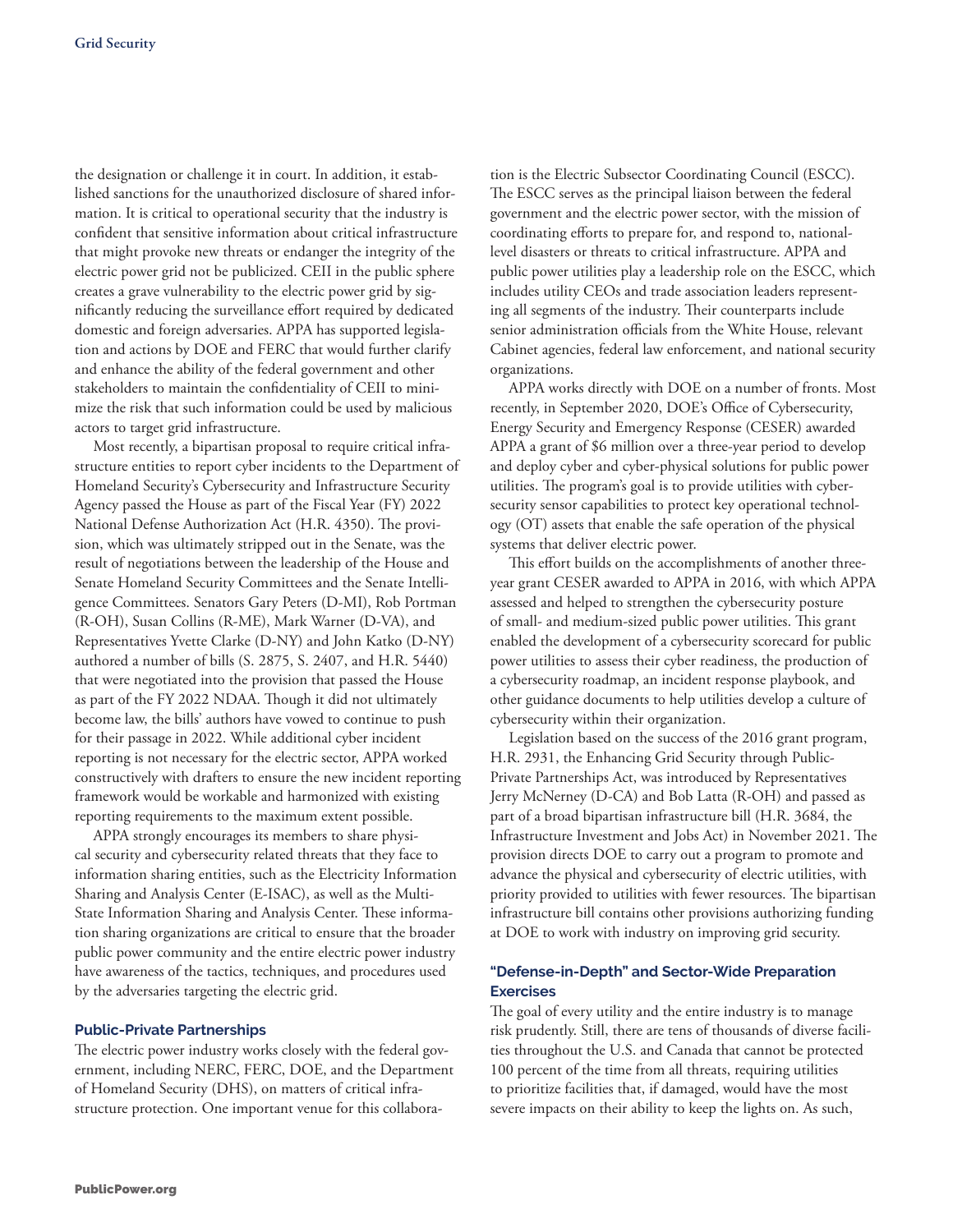the electric power industry employs threat mitigation known as "defense-in-depth" that focuses on preparation, prevention, response, and recovery to "all hazard" threats to electric grid operations.

Electric utilities plan and regularly exercise for a variety of emergency situations that could impact their ability to provide electricity. One of the biggest exercises, GridEx, takes place every two years. GridEx VI took place in November 2021 and involved hundreds of organizations and thousands of participants from industry, government agencies, and partners in Canada and Mexico. Managed by NERC and the E-ISAC, the event included a tabletop exercise where electric sector executives and senior government officials worked through incident response protocols in a scenario involving multiple operating challenges.

The three primary segments of the electric utility industry—public power, investor-owned, and rural electric cooperatives—have long had in place mutual aid response networks to share employees and resources to restore power after natural disasters and other emergencies. The ESCC used the concept of traditional mutual assistance networks to develop the Cyber Mutual Assistance program that can help electric and natural gas companies, public power utilities, and/or rural electric cooperatives restore critical computer systems following significant cyber incidents. The program now includes 175 entities across all segments of the industry, serving more than 80 percent of all U.S. electricity customers.

Finally, electric utilities regularly share transformers and other equipment through long existing bilateral and multilateral sharing arrangements and agreements. The industry is expanding equipment sharing programs—like the Spare Transformer Equipment Program (STEP), SpareConnect, and Grid Assurance—to improve grid resiliency.

## **Administrative Action**

#### **Supply Chain Security Executive Actions**

On May 1, 2020, President Trump signed an Executive Order 13920 (EO or order), *Securing the United States Bulk Power System*, deeming "the unrestricted foreign supply of bulkpower system electric equipment" as an "unusual and extraordinary threat to national security." The order broadly prohibited any person subject to federal jurisdiction from acquiring, importing, transferring, or installing bulk-power system electric equipment designed, developed, manufactured, or supplied by foreign adversaries when those transactions pose an undue or unacceptable risk to the grid or national security. DOE was tasked with leading a broad inter-agency effort to further define

and implement the order's requirements within 150 days. As part of the implementation of the EO, on December 17, 2020, DOE released a prohibition order aimed at reducing the risks that entities associated with China pose to the nation's BPS. The order, which took effect January 16, 2021, prohibited utilities that supply critical defense facilities from procuring from China specific BPS equipment that poses an undue risk to the BPS, the security or resilience of critical infrastructure, the economy, national security, or safety and security of Americans. The order only applied to utilities that have been designated as defense critical electric infrastructure (DCEI).

Under the Biden administration, DOE on April 20, 2021, announced that it was revoking the December 17, 2020, prohibition order on securing critical defense facilities and the emergency declaration of EO 13920 expired on May 1. In conjunction with the announcement that it was revoking the prohibition order, DOE announced a new request for information (RFI), "Ensuring the Continued Security of the United States Critical Electric Infrastructure," seeking input from stakeholders to inform future recommendations for supply chain security in U.S. energy systems. APPA submitted comments in response to the RFI on June 7, asking DOE to focus on four foundational principles as it considers further action on energy sector supply chain security: (1) new measures must be risked-based; (2) directives should be clear, prospective, and scalable; (3) directives must be cost-conscious; and (4) DOE should focus on vendor risks. Supply chain security continues to be a priority for the Biden administration; DOE is seeking additional information from stakeholders in a subsequent, broader RFI issued in November 2021 on energy sector supply chains, including cybersecurity and digital components.

#### **NSC "100 Day ICS Cybersecurity Sprint" & Related Initiative**

On April 20, 2021, the Biden administration announced that it was launching a new initiative to enhance the cybersecurity of electric utilities' industrial control systems (ICS). This 100 day "sprint" is a coordinated effort between the National Security Council (NSC), DOE, and the ESCC to encourage and support utilities' visibility and situational awareness into their ICS and OT networks. APPA, as the primary public power point of contact for the initiative, worked with public power utilities to facilitate their participation in this voluntary pilot program. This effort has appropriately raised the issue of ICS security to a higher priority in the federal government. APPA views this sprint as the start of a long journey of collaboration between public power and the federal government, which includes the work being done through the CESER grant to APPA. Building on the work pioneered with the electric sector